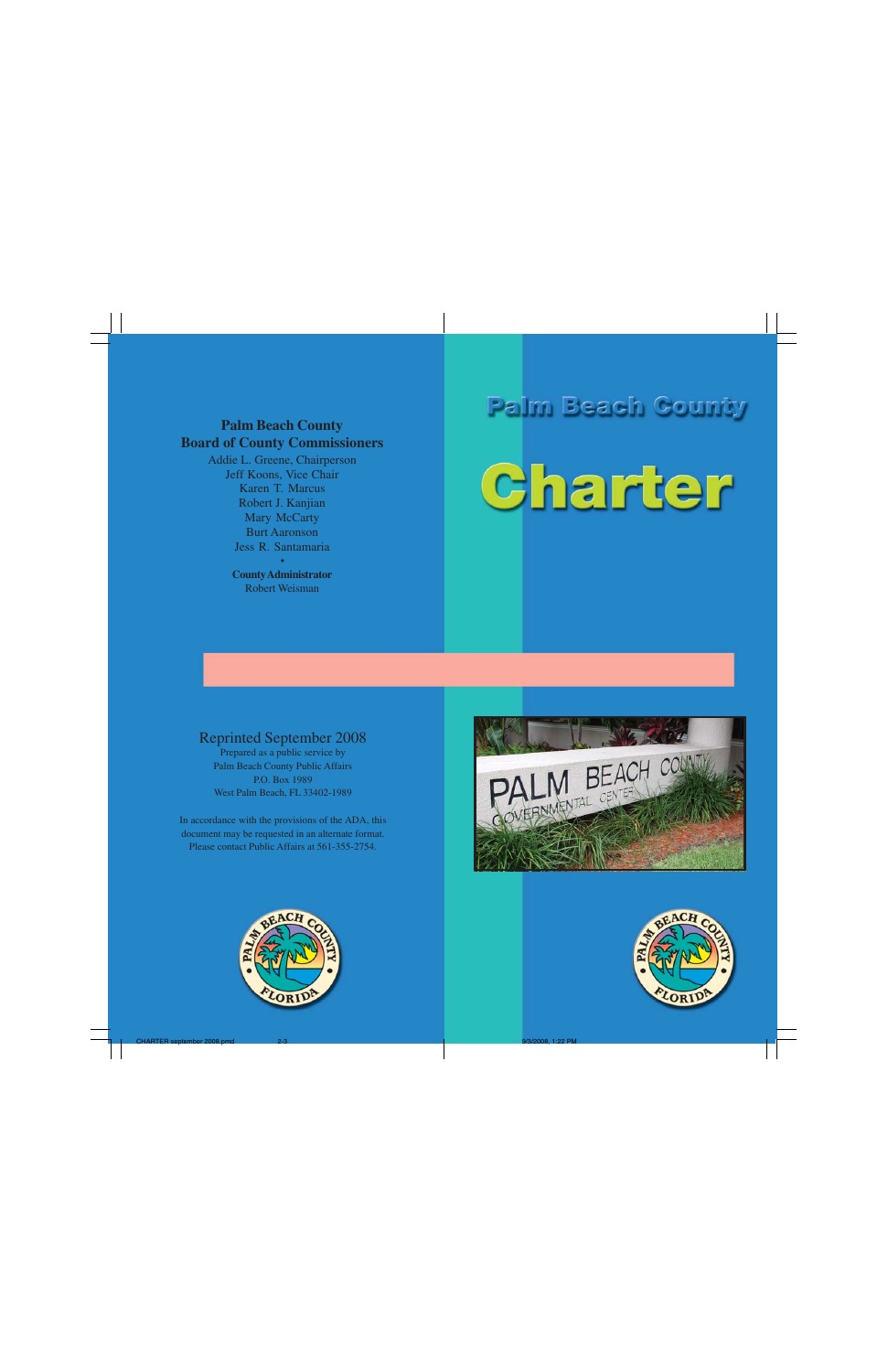# *Palm Beach County Charter* **PREFACE**

The purpose of this publication is to assist voters in understanding the Palm Beach County Home Rule Charter. In addition, it provides a ready reference for implementing the charter or recommending changes to the charter. Pursuant to state law, the Board of County Commissioners placed a home rule charter option before the voters of Palm Beach County. During the Nov. 6, 1984 general election, voters approved the option: 152,495 for and 92,776 against. The four main changes to county government are that the charter:

1. Establishes true home rule.**\***

2. Provides initiative procedures that allow voters to create new local laws and modify or amend local laws.

3. Provides a process to modify or amend the charter itself.

4. Provides voters with a process to recall county commissioners.

The charter allows Palm Beach County voters, through their elected officials, to have greater independence in determining how their government will function and what services it will provide. Previously, many changes to county government required the approval of the Florida Legislature.

**\***True home rule gives the Board of County Commissioners the ability to create local laws, through a local public hearing ordinance procedure, that are not in conflict with or specifically prohibited by state general law or the state constitution. This process is done without going to the Florida Legislature to request special legislation to create these laws.

**Note:** The Palm Beach County charter, promulgated by Ordinance No. 84-8, adopted Sept. 11, 1984 and approved by the voters on Nov. 6, 1984, is set out essentially as enacted with only minor stylistic changes made for purposes of consistency. Charter amendments will be identified by a history note following the amended section. Absence of such a note indicates the section is derived from the original charter.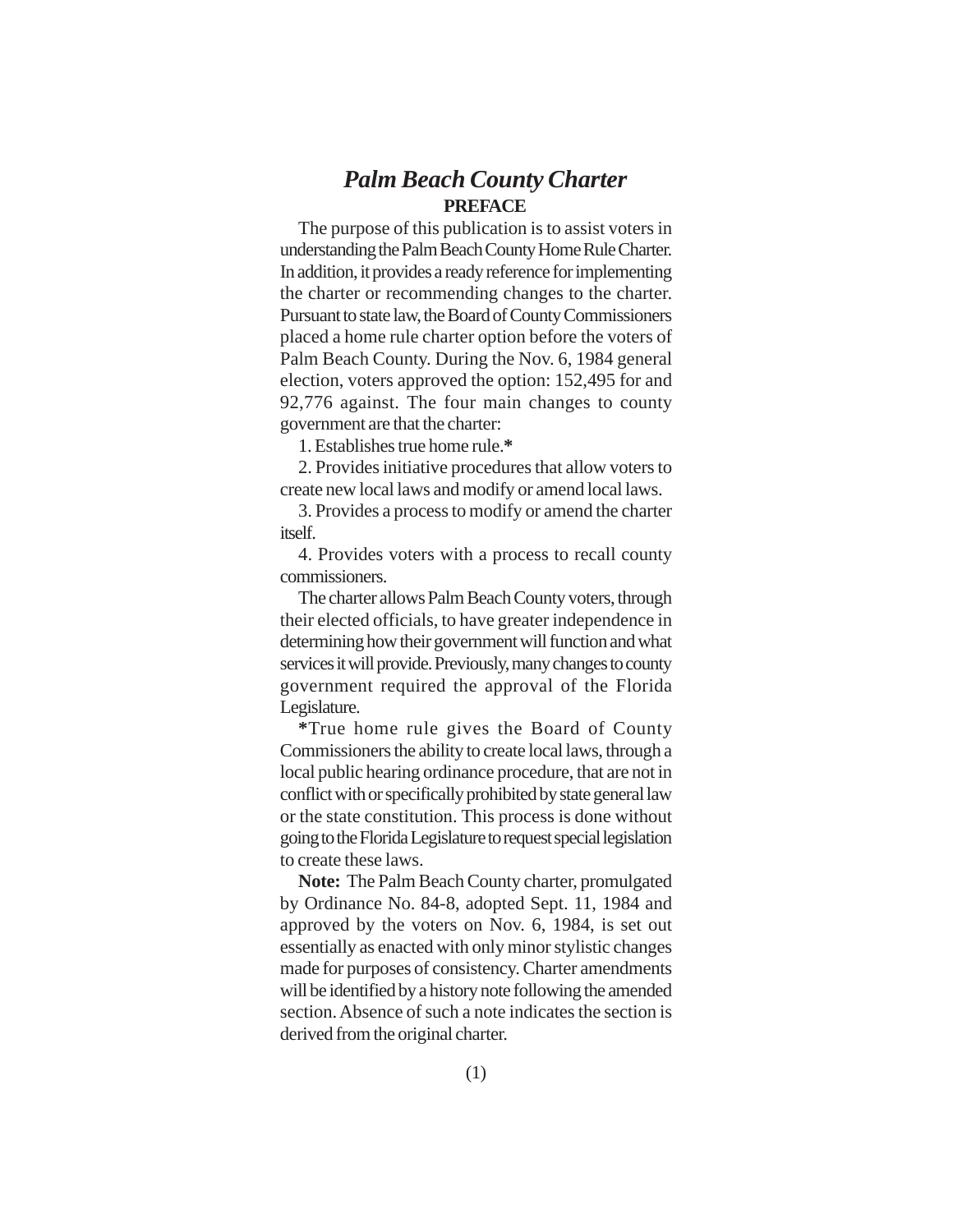#### **CONTENTS**

# **Article I**

#### **Creation, Powers and Ordinances of Home Rule Charter Government**

| vi monic isang Changel Government  |  |  |
|------------------------------------|--|--|
| <b>Creation and General</b>        |  |  |
| Powers of Home Rule                |  |  |
|                                    |  |  |
|                                    |  |  |
| Scope of County Ordinances;        |  |  |
| Conflict w/Municipal Ordinances4-6 |  |  |
| Conflict with Independent          |  |  |
|                                    |  |  |
|                                    |  |  |

# **Article II**

# **Form and Powers of the**

# **Legislative and Executive Branches**

|             | Section 2.1 County Manager |  |
|-------------|----------------------------|--|
|             |                            |  |
| Section 2.2 |                            |  |
| Section 2.3 |                            |  |
| Section 2.4 |                            |  |
| Section 2.5 | Noninterference Clause8-9  |  |
|             |                            |  |

# **Article III**

# **Specific Duties of the Legislative Branch**

| Section 3.1 |                                     |  |
|-------------|-------------------------------------|--|
| Section 3.2 | Prevention of Conflict of Interest9 |  |
| Section 3.3 | Protection of Health,               |  |
|             |                                     |  |
| Section 3.4 |                                     |  |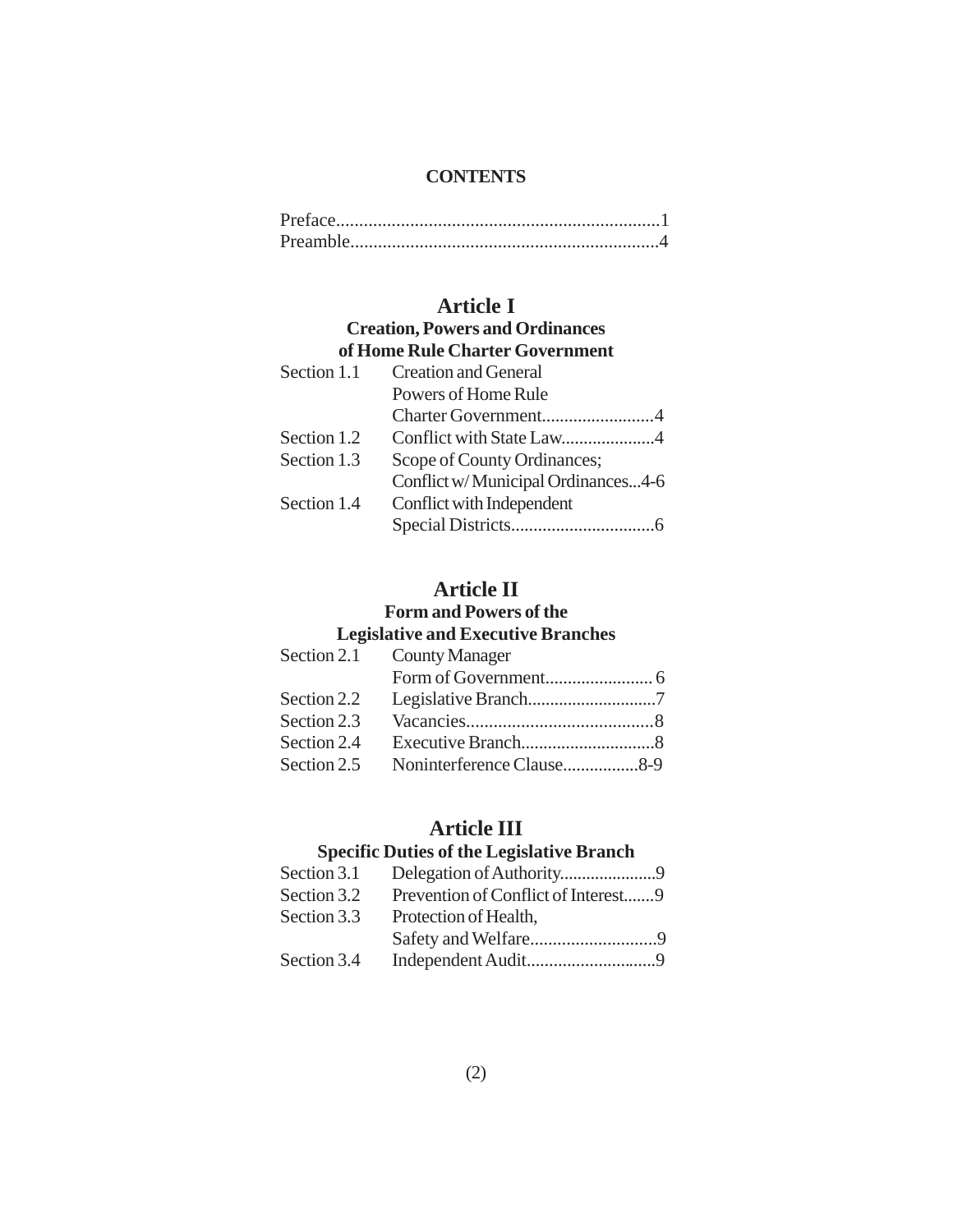# **Article IV**

| <b>Constitutional Officers and County Departments</b> |                                        |  |  |
|-------------------------------------------------------|----------------------------------------|--|--|
| Section 4.1                                           | Elected Constitutional Officers10      |  |  |
|                                                       | Section 4.1.a. Nonpartisan Election of |  |  |
|                                                       |                                        |  |  |
| Section 4.1.b.                                        | Protections of Nonpartisanship10       |  |  |
| Section 4.1.c.                                        | Rules of Nonpartisan Election10        |  |  |
| Section 4.2                                           | Initial County Departments,            |  |  |
|                                                       |                                        |  |  |
| Section 4.3                                           | Office of County Attorney11-12         |  |  |
| Section 4.4                                           |                                        |  |  |
| Section 4.5                                           | Fire-Rescue Department12-13            |  |  |
|                                                       |                                        |  |  |

# **Article V**

#### **Special Provisions**

# **Article VI**

#### **Home Rule Charter Effective Date, Transition, Amendments and Review**

# **Article VII Voluntary Annexation**

Section 1.1 Voluntary Annexation by Municipalities...........................15-16



(3)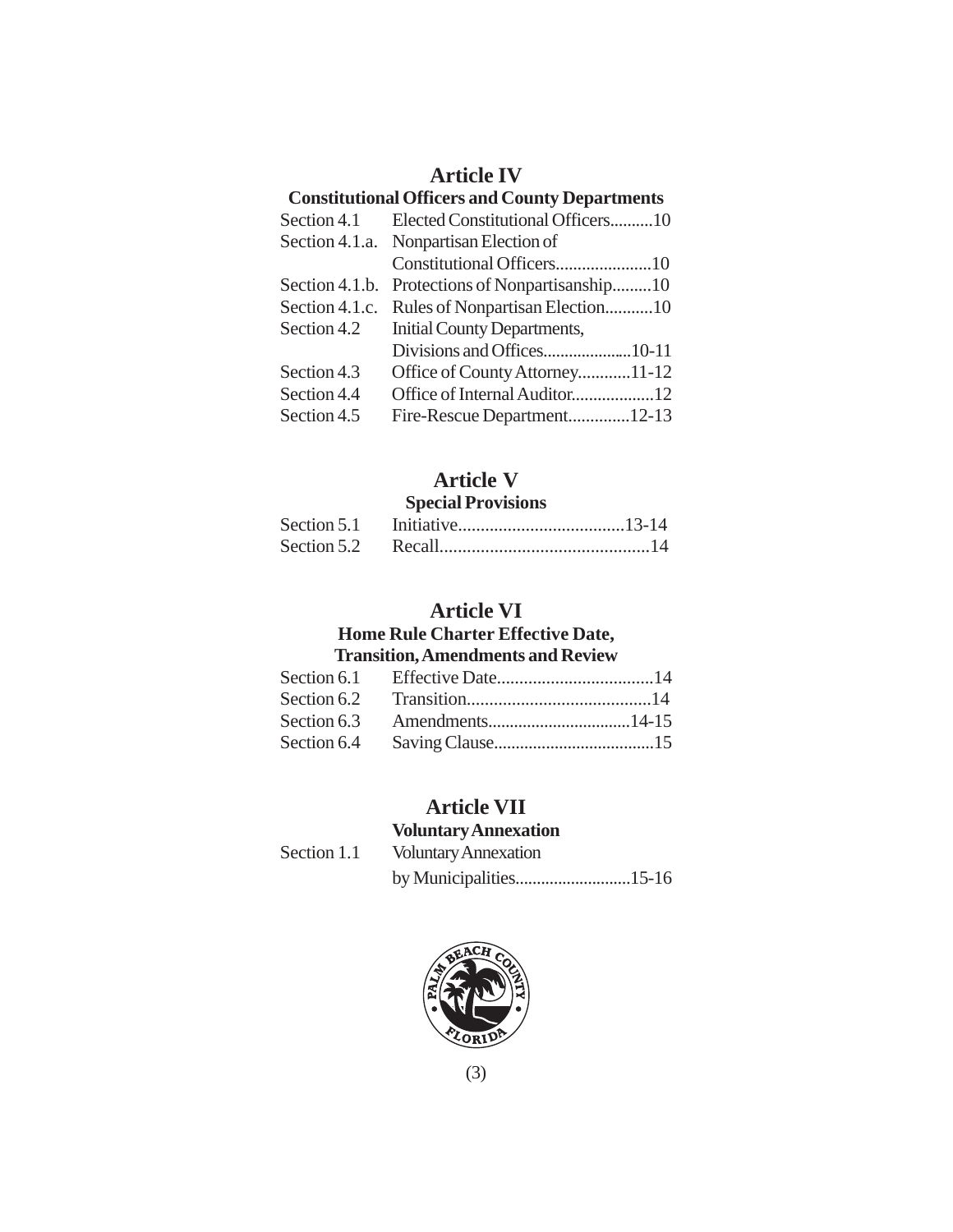# **CHARTER OF PALM BEACH COUNTY, FLORIDA**

# **PREAMBLE**

WE, the voters of Palm Beach County, Florida, believing that governmental decisions affecting local interests should be made locally rather than by the state, and, in order to bring to our county the full home rule benefits of more responsive and efficient county government and improved cooperation between the municipalities and the county, do ordain and establish this home rule charter for Palm Beach County, Florida.

# **ARTICLE I**

# **CREATION, POWERS AND ORDINANCES OF HOME RULE CHARTER GOVERNMENT**

## **Sec. 1.1 Creation and General Powers of Home Rule Charter Government**

Palm Beach County shall be a home rule charter county, and, except as may be limited by this home rule charter, shall have all powers of county self-government, granted now or in the future, by the constitution and laws of the state of Florida.

#### **Sec. 1.2 Conflict with State Law**

Nothing in this home rule charter shall override or conflict with state law or the state constitution.

#### **Sec. 1.3 Scope of County Ordinances;**

#### **Conflict with Municipal Ordinances**

Municipal ordinances shall prevail over county ordinances to the extent of any conflict, regardless of the time of passage of the municipal ordinances, except that the county ordinances shall prevail over conflicting municipal ordinances:

(1) In matters relating to the protection of wells and well fields within the parameters set forth in Section 3.3 of this charter.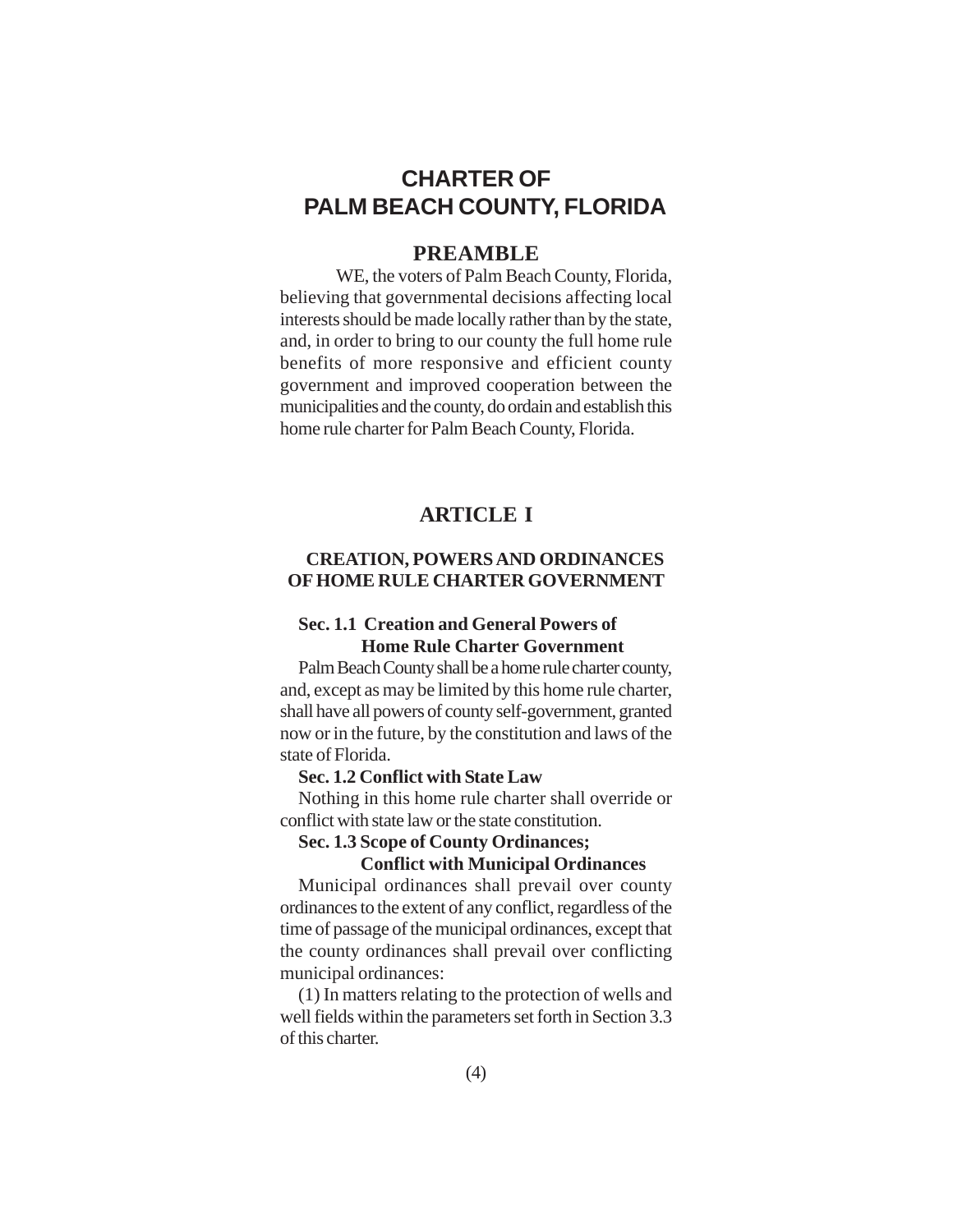(2) In matters relating to school, county-owned beaches, district parks and regional parks, solid waste disposal, county law enforcement, and impact fees collected for county road programs and public buildings; and in matters related to county fire-rescue impact fees and county library impact fees in those municipalities whose properties are taxed by the county for library and/or firerescue services, respectively. This subsection shall not be construed as preempting or limiting in any way the enactment of municipal impact fee ordinances for those capital facilities provided exclusively by municipalities. Palm Beach County shall provide a credit toward the payment of county impact fees for properties within those municipalities which provide like capital facilities. This section shall not be construed as a transfer of functions or powers related to municipal services.

(3) For the adoption and amendment of the countywide land use element adopted in accordance with Article VII of this charter, "Countywide Planning Council."

(4) In matters relating to the establishment of levels of service for collector and arterial roads which are not the responsibility of any municipality, and the restriction of the issuance of development orders which would add traffic to such roads which have traffic exceeding the adopted level of service, provided that such ordinance is adopted and amended by a majority of the Board of County Commissioners.

(5) In matters related to voluntary annexation.

(Ord. No. 86-28, § 2, 8-26-86; Ord. No. 86-29, § 2, 8-26-86; Ord. No. 86-30, § 2, 9-9-86; Ord. No. 88- 21, § 2, 9-20-88; Ord. No. 88-25, § 2, 9-20-88; Ord. No. 2004-021, § 1.1, 8-17-04)

**Note:** Ord. Nos. 86-28, 86-29, 86-30 were all approved at an election held Nov. 4, 1986, to become effective Jan. 1, 1987; each of the ordinances amended § 1.3 in its entirety. For convenience, the editor has retained the introductory language which is the same in each ordinance, and has designated the language which differs in each ordinance as subsection (1) for Ord. No. 86-28, (2) for Ord. No. 86-29, and (3) for Ord. No. 86-30.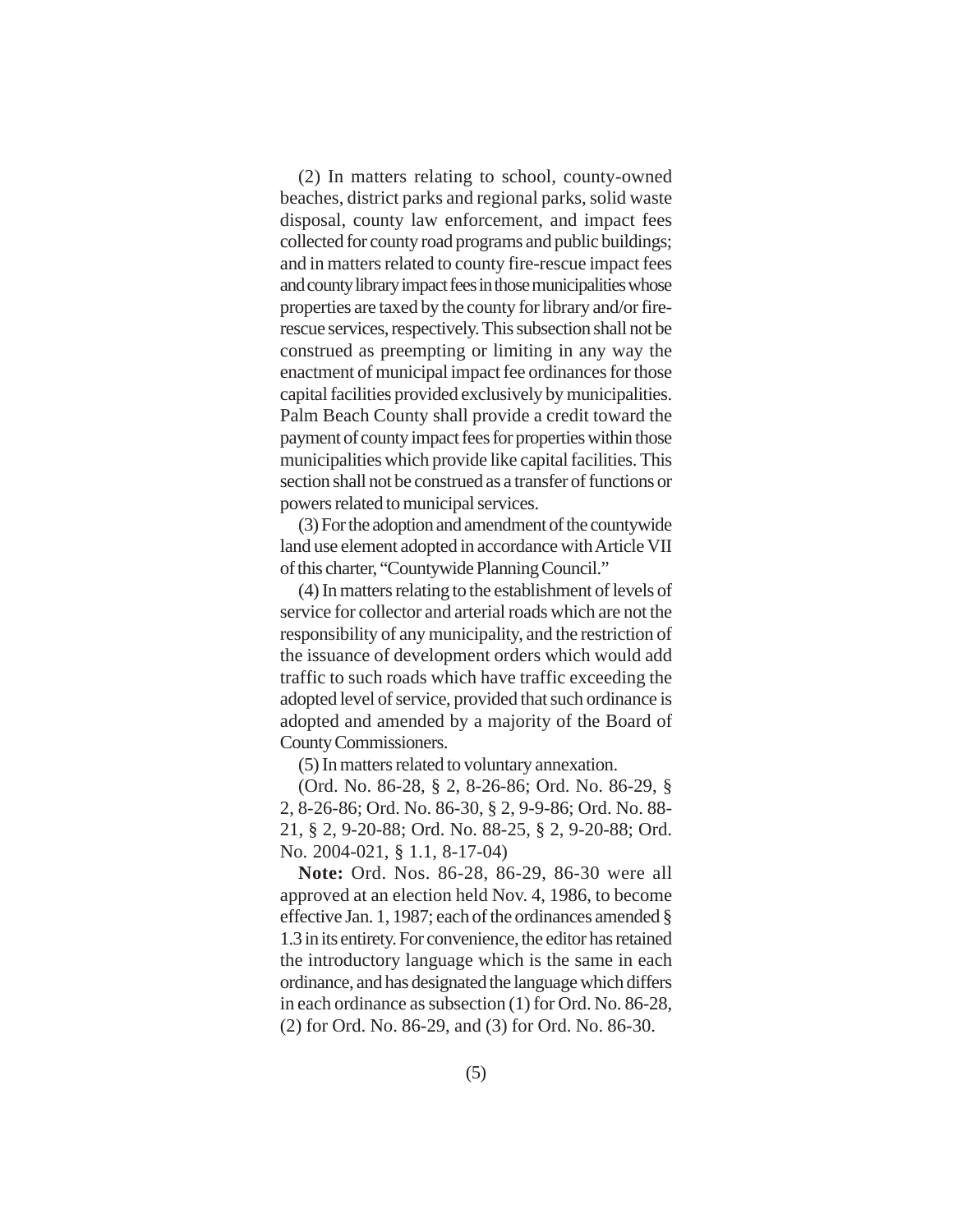Ord. Nos. 88-21 and 88-25 were approved at an election held Nov. 8, 1988, both to become effective Jan. 1, 1989. A proposed amendment by Ord. No. 90-34 was repealed by Ord. 91-2, § 2 of which amended this section. Ord. No. 91.2 was in turn repealed by Ord. No. 91-28 § 2 of which also amended this section.

Ord. No. 91-29 was defeated at an election held March 10, 1992. A further amendment to this section proposed by § 3 of Ord. No. 92-1 was defeated at the same March 10, 1992 election.

Ord. No. 2004-021, adopted Aug. 17, 2004, was approved in a general election held on Nov. 2, 2004 to become effective Jan. 1, 2005.

\*On Dec. 16, 1991, the Board of County Commissioners approved the countywide future land-use element as an optional element of the Palm Beach County Comprehensive Plan. On Dec. 31, 1991, the Countywide Planning Council was sunsetted following a majority of the municipalities in Palm Beach County.

**Sec. 1.4 Conflict with Independent Special Districts** This home rule charter shall not affect preexisting independent special districts created by general law or special act of the Florida Legislature.

# **ARTICLE II**

#### **FORM AND POWERS OF LEGISLATIVE AND EXECUTIVE BRANCHES**

#### **Sec. 2.1 County Manager Form of Government**

Palm Beach County shall operate under a county manager form of government with separation of legislative and executive functions in accordance with the provisions of this home rule charter. The county manager appointed under Section 2.4 herein shall be designated "county administrator" and shall be hereinafter referred to as county administrator.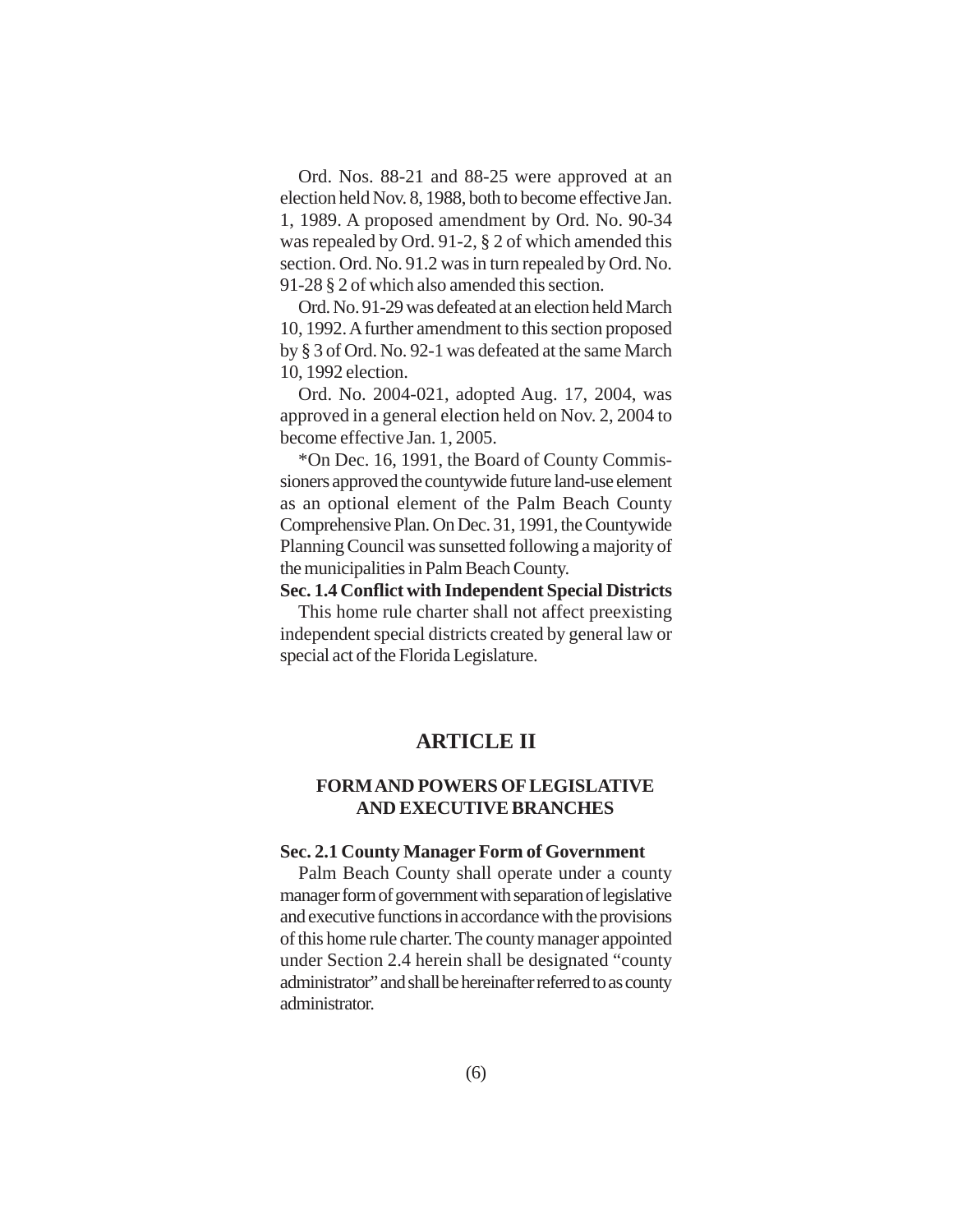## **Sec. 2.2 Legislative Branch**

The governing body of Palm Beach County shall be a Board of County Commissioners composed of seven (7) members serving staggered terms of four (4) years. One (1) commissioner residing in each of seven (7) districts shall be elected by the qualified electors residing within that district. The commissioner must reside within the district at the time of qualifying to run for office of county commissioner and during his/her term of office must reside in the district from which he/she ran. No person may appear on the ballot for reelection to the office of commissioner, if by the end of the current term in office, the person will have served (or, but for resignation, would have served) as a county commissioner for eight (8) consecutive years.

This amendment shall take effect on the date it is approved by the electorate, but no service in a term of office which commenced prior to the effective date of this amendment will be credited against the eight (8) consecutive years term limitation (Ord. 2002-29).

The two (2) additional commissioners will be elected pursuant to this amendment at the next general election succeeding the passage of this amendment.

One (1) new commissioner shall represent an evennumbered district, and his/her initial term of office shall coincide with the term of office for the current evennumbered district commissioners.

One (1) new commissioner shall represent an oddnumbered district, and his/her initial term of office shall coincide with the term of office for the current oddnumbered district commissioners. The commissioners who are serving on the effective date of this charter amendment shall continue to represent the district from which they were elected, as district commissioners, for the balance of their terms.

Salaries of members of the Board of County Commissioners shall be the same as set by state law for the county commissioners of noncharter counties. The Board of County Commissioners shall be responsible for exercising and fulfilling all their powers and duties provided by the charter.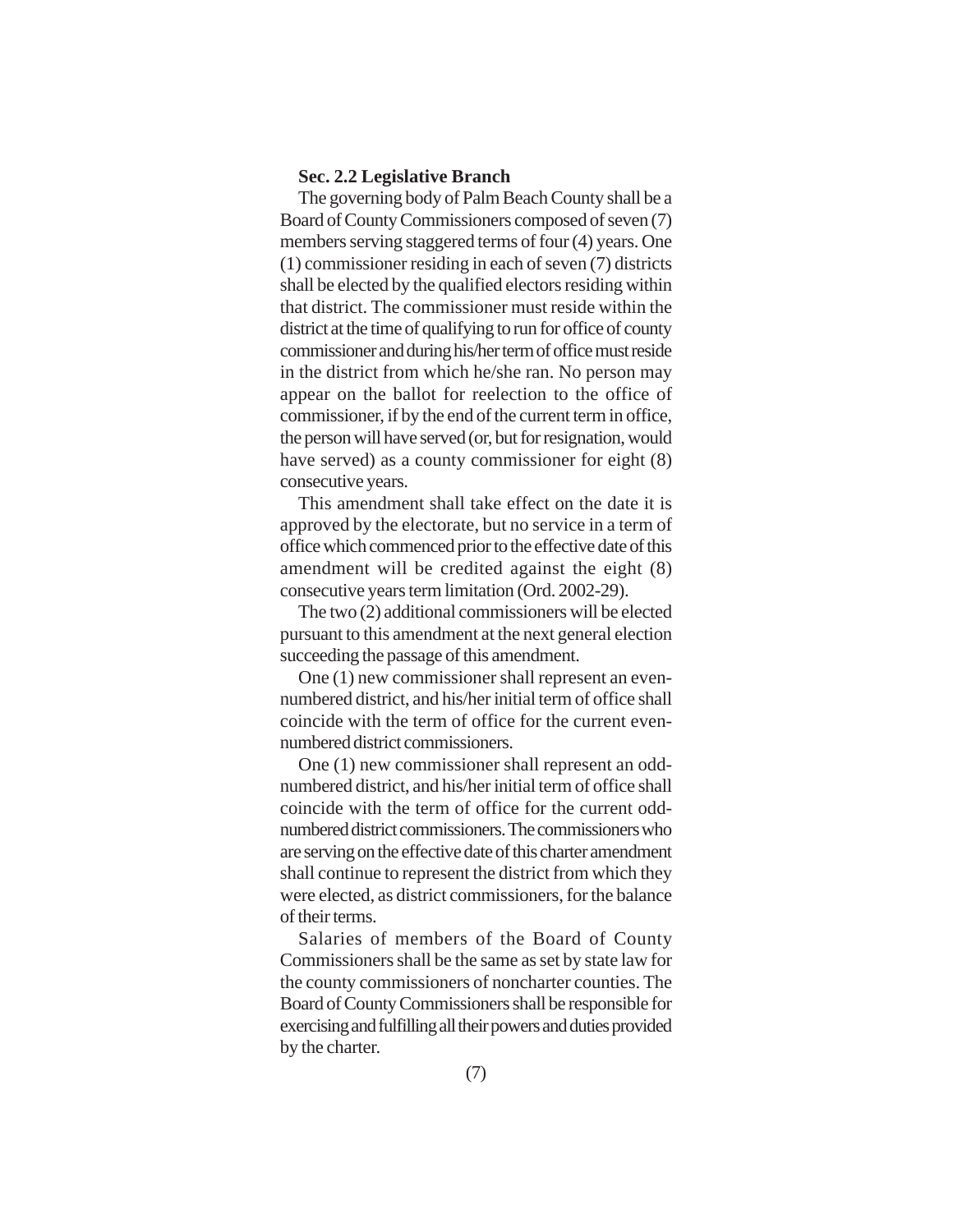**Note:** Section 2.2 reads as approved at elections held on Nov. 8, 1988 and Nov. 5, 2002. The provisions were placed on the ballot by petition. Ord. 02-29 authorizing the term limits referendum was adopted on July 23, 2002, to become effective on Nov. 5, 2002.

#### **Sec. 2.3 Vacancies**

Vacancies on the Board of County Commissioners shall be defined and filled as provided by Florida law.

# **Sec. 2.4 Executive Branch**

The executive responsibilities and powers of the county, as authorized by the Board of County Commissioners, shall be assigned to and vested in a county administrator, who shall be appointed by and serve at the pleasure of the Board of County Commissioners. The county administrator's salary shall be set by the Board of County Commissioners. The county administrator shall be chosen on the basis of his/her professional training, executive and administrative experience and qualifications; and he/she shall reside within Palm Beach County while so employed. Within ninety (90) days after the adoption of this charter, the county administrator shall present to the Board of County Commissioners the current code of laws and ordinances and the administrative code with any recommended changes for their action. The codes shall contain the current ordinances, the rules of procedure adopted by the Board of County Commissioners, the organization of the county departments, the statements of established county policy and administrative regulations. The administrative code shall provide a personnel system based on the merit system principle, which shall include a job description and pay plan, fringe benefits, a personnel review system and a procedure for hearing terminations and other disciplinary actions for all county employees. The administrative code shall include an affirmative action plan.

#### **Sec. 2.5 Noninterference Clause**

Except for the purposes of inquiry and information, the members of the Board of County Commissioners are expressly prohibited from interfering with the performance of the duties of any employee who is under the direct or indirect supervision of the county administrator. Such action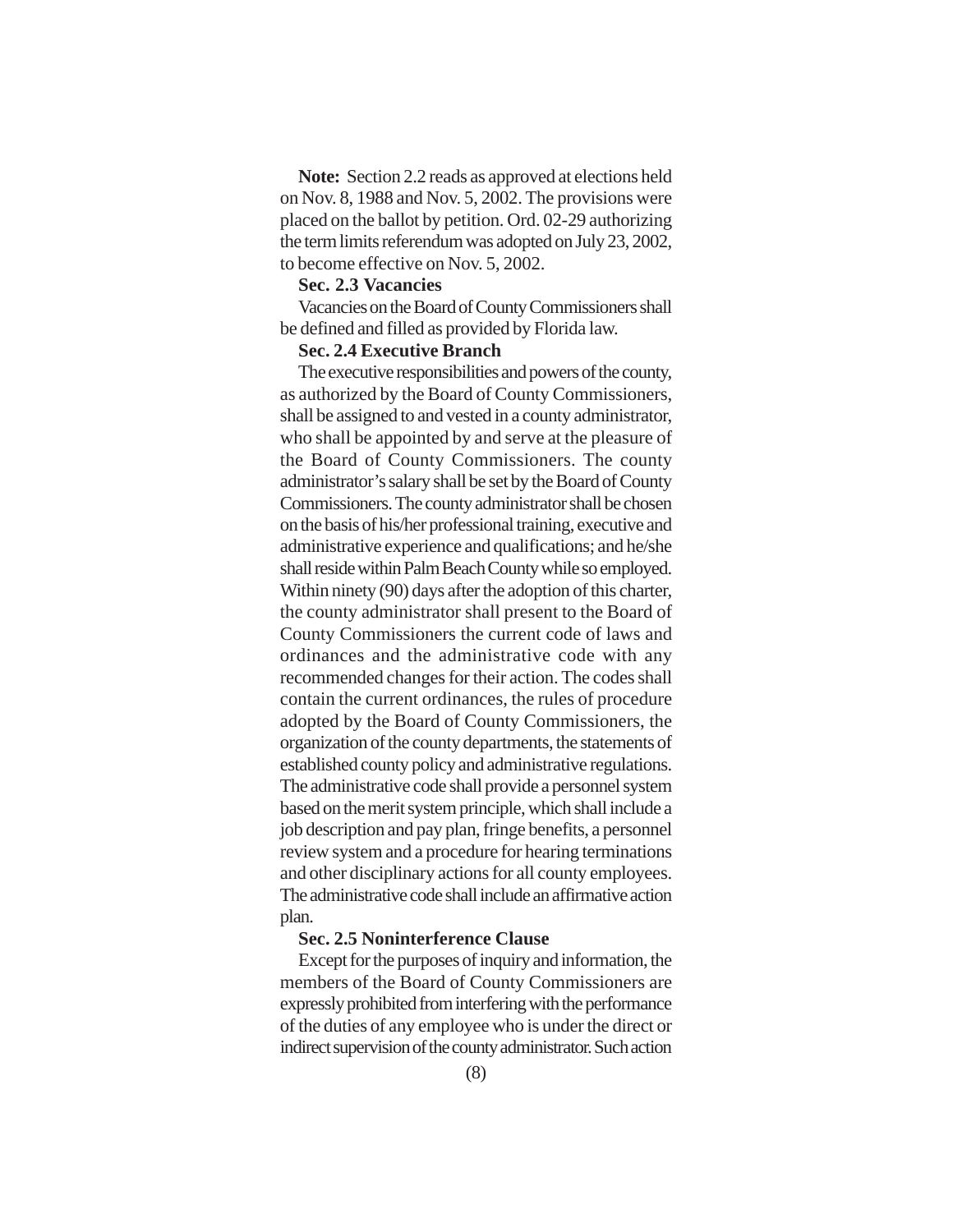shall be malfeasance within the meaning of Article IV, Section 7(a) of the Florida Constitution.

(Ord. No. 86-27, § 2, 8-26-86)

**Note:** Ord. No. 86-27, adopted Aug. 26, 1986, was approved at an election held Nov. 4, 1986, to become effective Jan. 1, 1987.

# **ARTICLE III**

#### **SPECIFIC DUTIES OF LEGISLATIVE BRANCH**

#### **Sec. 3.1 Delegation of Authority**

The Board of County Commissioners shall retain its responsibility and authority to administer properly the affairs of the county and its ability to delegate the administration of its policies to the county administrator.

## **Sec. 3.2 Prevention of Conflict of Interest**

The Board of County Commissioners shall take whatever action is necessary on behalf of its residents to ensure that the county government's appointed officials, elected officials and employees abide by the code of ethics as set out in state law.

#### **Sec. 3.3 Protection of Health, Safety and Welfare**

It shall be the policy of the county to protect the health, safety and general welfare of all residents of Palm Beach County. The Board of County Commissioners may adopt appropriate ordinances to accomplish these purposes, including a countywide ordinance relating to the protection of wells and well fields, by providing criteria for regulating and prohibiting the use, handling, production and storage of certain deleterious substances which may impair present and future public potable water supply wells and well fields.

(Ord. No. 86-28 § 2, 8-26-86)

**Note:** Ord. No. 86-28, adopted Aug. 26, 1986, was approved at an election held Nov. 4, 1986, to become effective Jan. 1, 1987.

#### **Sec. 3.4 Independent Audit**

The Board of County Commissioners shall have an independent audit of its accounts and records each fiscal year as required by state law.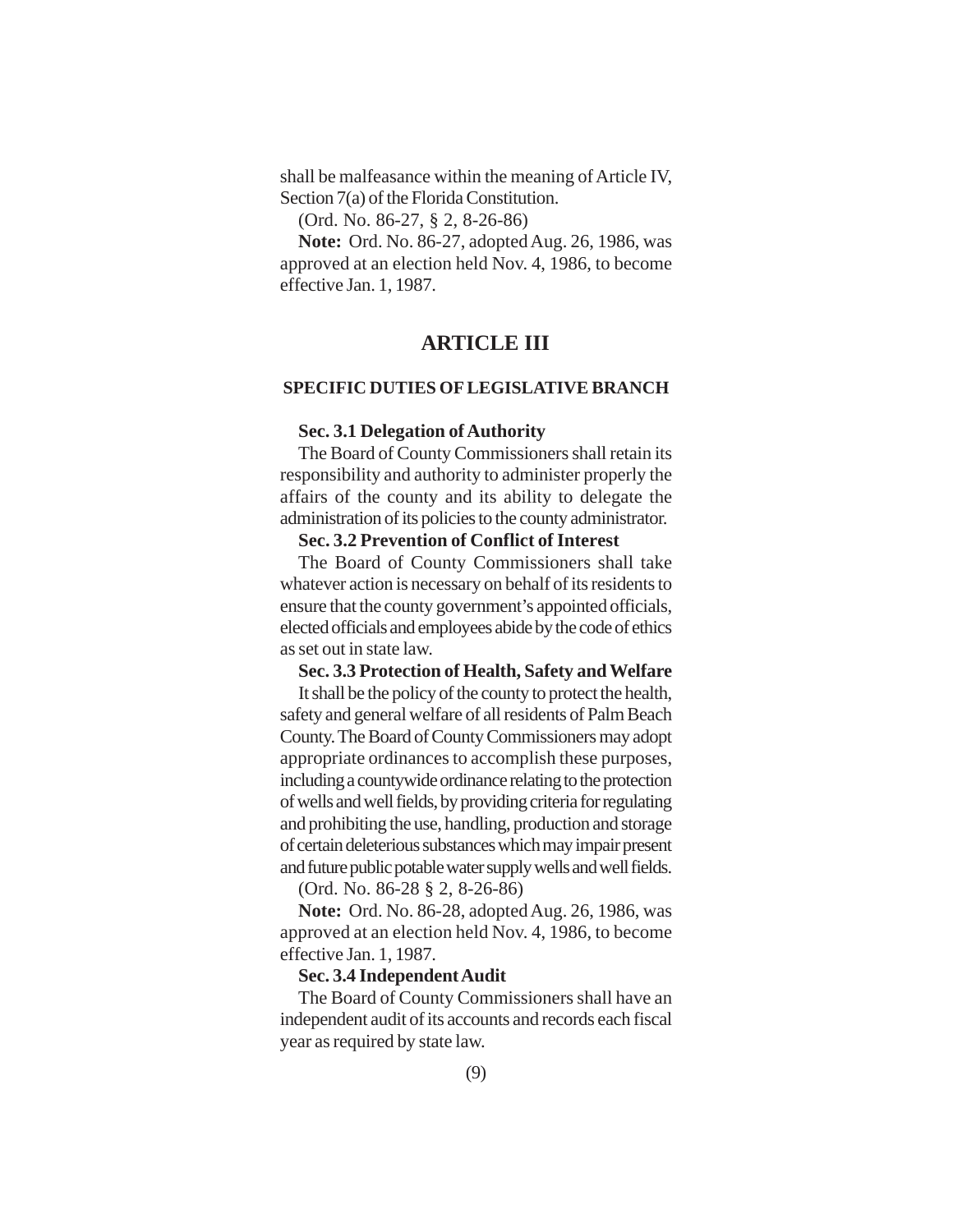# **ARTICLE IV**

# **CONSTITUTIONAL OFFICERS AND COUNTY DEPARTMENTS**

## **Sec. 4.1 Elected Constitutional Officers**

The elected constitutional offices of property appraiser, sheriff, supervisor of elections, tax collector, clerk of the circuit court, state attorney and public defender shall remain as presently constituted.

The Board of County Commissioners shall make all services provided by its central service departments available to the elected constitutional officers.

## **Sec. 4.1.a. Nonpartisan Election of Constitutional Officers**

Notwithstanding Section 4.1, elections for the offices of property appraiser (Ord. 2002-31), sheriff (Ord. 2002-32) and supervisor of elections (Ord. 2002-33) shall be nonpartisan.

**Note:** Ord. 2002-31, Ord. 2002-32 and Ord. 2002- 33, adopted July 23, 2002, were approved at an election held Nov. 5, 2002, to become effective Jan. 1, 2003.

#### **Section 4.1.b. Protections of Nonpartisanship**

No nonpartisan candidate shall be required to pay any party assessment or be required to state the party of which the candidate is a member. All candidates' names shall be placed on the ballot without reference to political party affiliation.

## **Section 4.1.c. Rules of Nonpartisan Election**

In the event more than two candidates for nonpartisan election have qualified for any single office, an election shall be held at the time of the first primary election and, providing no candidate receives a majority of the votes cast, the two candidates receiving the most votes shall be placed on the ballot for the general election.

# **Sec. 4.2 Initial County Departments,**

 **Divisions and Offices\***

The county department heads, with the exception of the county attorney, internal auditor, and initially the firerescue administrator, shall be appointed by the county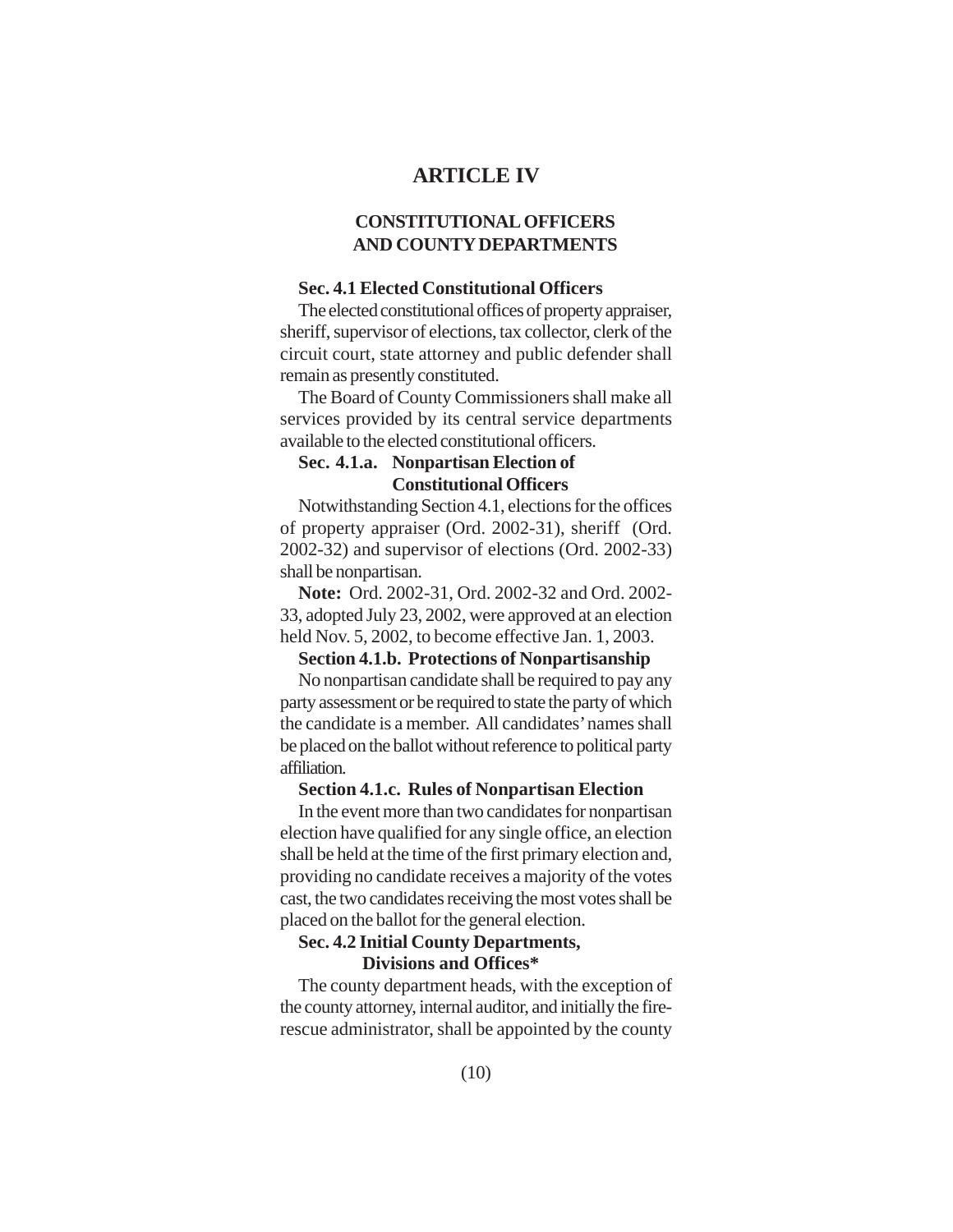administrator, with advice and consent of the Board of County Commissioners, and shall be responsible to the county administrator. The initial county departments and offices, which may be changed with the approval of the Board of County Commissioners, shall be:

## **Central Service Departments**

Budget Employee Relations and Personnel Financial Management General Services Office of Management and Program Evaluation Purchasing Risk Management

## **General Operations Departments**

Airports Community Services Engineering and Public Works Libraries Parks and Recreation Planning, Zoning and Building Public Safety Surface Transportation Water Hilities

**•** For an up-to-date organizational chart of Palm Beach County departments and offices, please call (561) 355- 2754 and ask for the *Guide to Services* or go to pbcgov.com.

## **Sec. 4.3 Office of the County Attorney**

There shall be a county attorney selected by the Board of County Commissioners who shall serve at the pleasure of the board. The office of the county attorney shall not be under the direction and control of the county administrator, but shall instead be responsible directly to the Board of County Commissioners.

The county attorney shall be an attorney licensed to practice law in the state of Florida for at least three (3) years. Upon appointment, he/she shall be employed fulltime by said county. The county attorney shall employ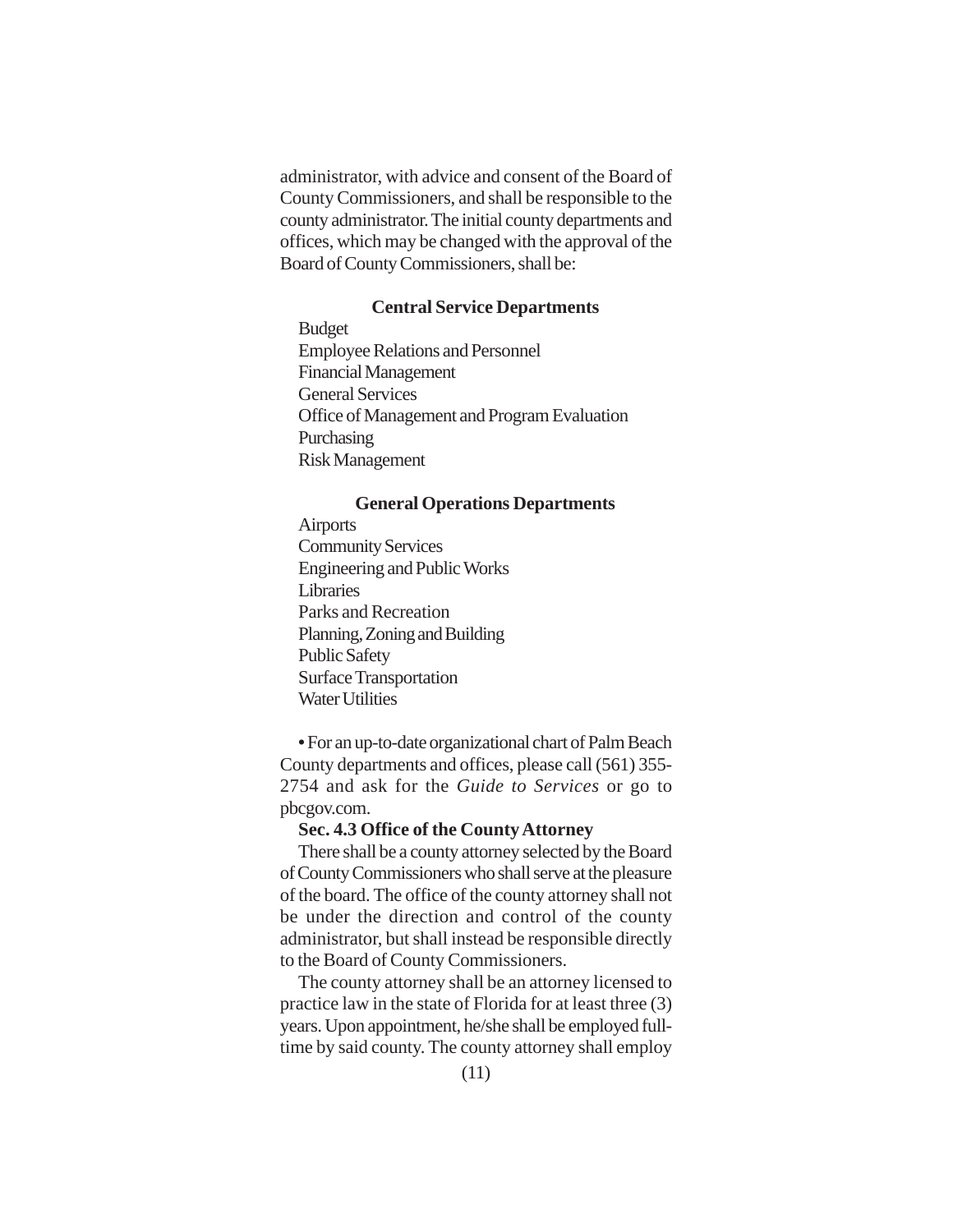such assistant county attorneys and special assistant county attorneys, on either a full-time or part-time basis, as may be necessary, subject to budget approval.

The office of county attorney shall be responsible for the representation of Palm Beach County, the Board of County Commissioners, the county administrator, and all other departments, divisions, regulatory boards and advisory boards of county government in all legal matters relating to their official responsibilities. The office of county attorney shall prosecute and defend all civil actions for and on behalf of Palm Beach County and the Board of County Commissioners, and shall review all ordinances, resolutions, contracts, bonds and other written instruments.

# **Sec. 4.4 Office of the Internal Auditor**

There shall be a county internal auditor selected by the Board of County Commissioners who shall serve at the pleasure of the board. The office of county internal auditor shall not be under the direction and control of the county administrator, but shall instead be responsible directly to the Board of County Commissioners.

The internal auditor shall be a certified public accountant or certified internal auditor. Upon appointment, he/she shall be employed full-time by said county. The internal auditor shall employ such assistant county auditors, on either a full-time or part-time basis, as may be necessary, subject to budget approval.

The office of county internal auditor shall be responsible for performing post-audits, performance audits, and interfacing with all external auditors for the Board of County Commissioners, the county administrator, and all other departments, divisions, and regulatory and advisory boards of county government in all financial matters relating to their official responsibilities.

#### **Sec. 4.5 Fire-Rescue Department**

There shall be a fire-rescue administrator selected initially by the Board of County Commissioners. The fire-rescue department shall not initially be under the direction and control of the county administrator, but shall instead be responsible directly to the Board of County Commissioners. The Board of County Commissioners may, after four (4) years from the effective date of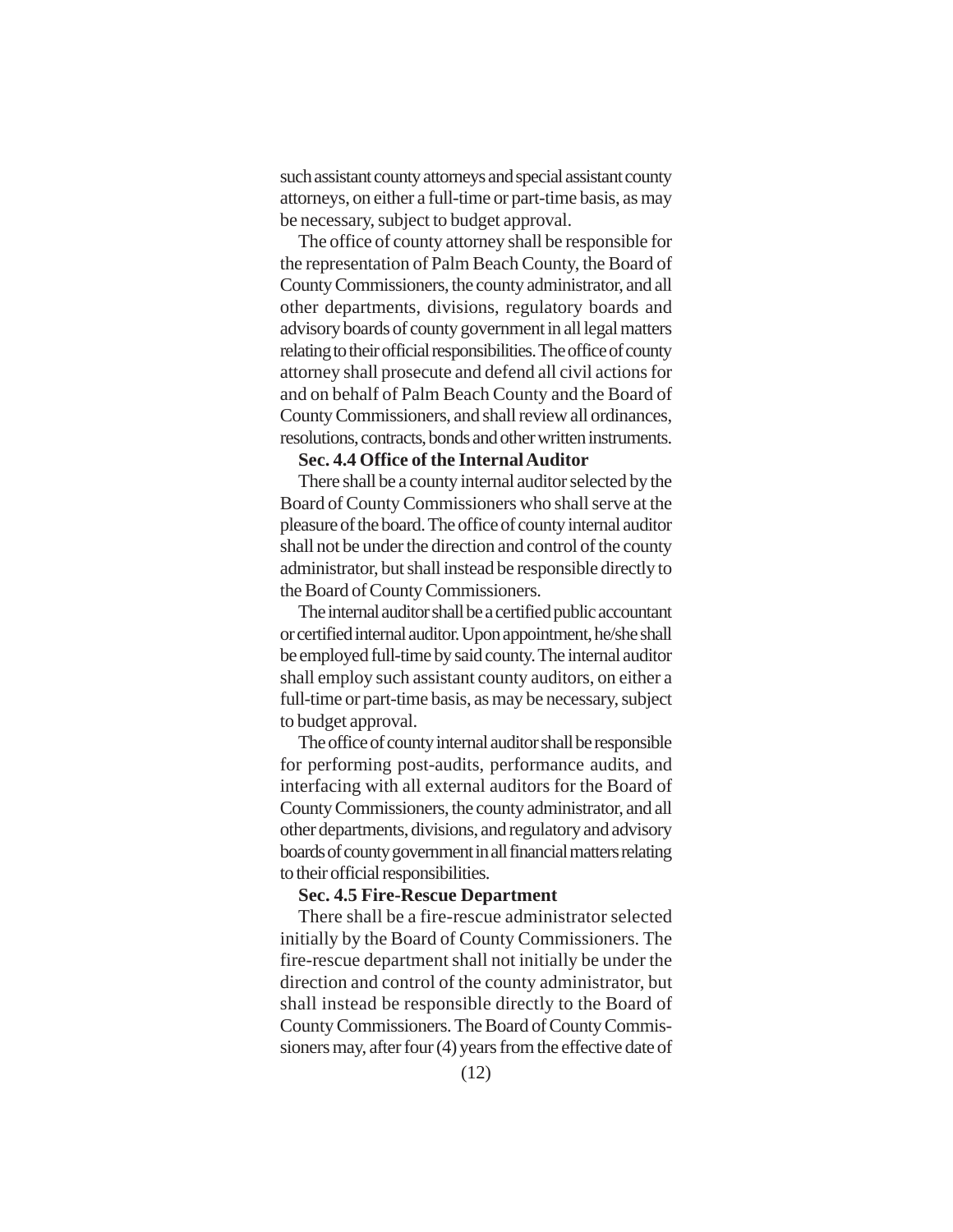this charter, place the fire-rescue administrator and department under the direction of the county administrator.**\***

The fire-rescue administrator shall be responsible for the administrative and technical duties directly involving all activities of the fire-rescue department and has authority and responsibility of the fire-rescue operations and shall exercise supervisory control over all members of the department. The fire-rescue administrator shall adhere to all administrative policies in the administrative code.

**\***The Board of County Commissioners transferred the fire-rescue administrator and the fire-rescue department from the direct authority of the BCC to the county administrator and approved the change of the fire-rescue administrator's status from contractual employee to regular nonmerit county employee status on July 10, 1990.

# **ARTICLE V**

#### **SPECIAL PROVISIONS**

#### **Sec. 5.1 Initiative**

The people of Palm Beach County shall have the right to initiate county ordinances by filing with the Board of County Commissioners a copy of the proposed ordinance and a petition containing the signatures and addresses of not less than seven (7) percent of the number of voters qualified to vote in the last general election. The initiative process shall be available to the people to establish new ordinances and amend or repeal existing ordinances. Within forty-five (45) days after the filing of the petition with the Board of County Commissioners, the supervisor of elections shall verify the signatures on said petition. Within forty-five (45) days after the petition is verified by the supervisor of elections, the Board of County Commissioners shall hold public hearings on the proposed ordinance, according to law, and vote on it. If the Board of County Commissioners fails to adopt the proposed ordinance, it shall then place the ordinance for a referendum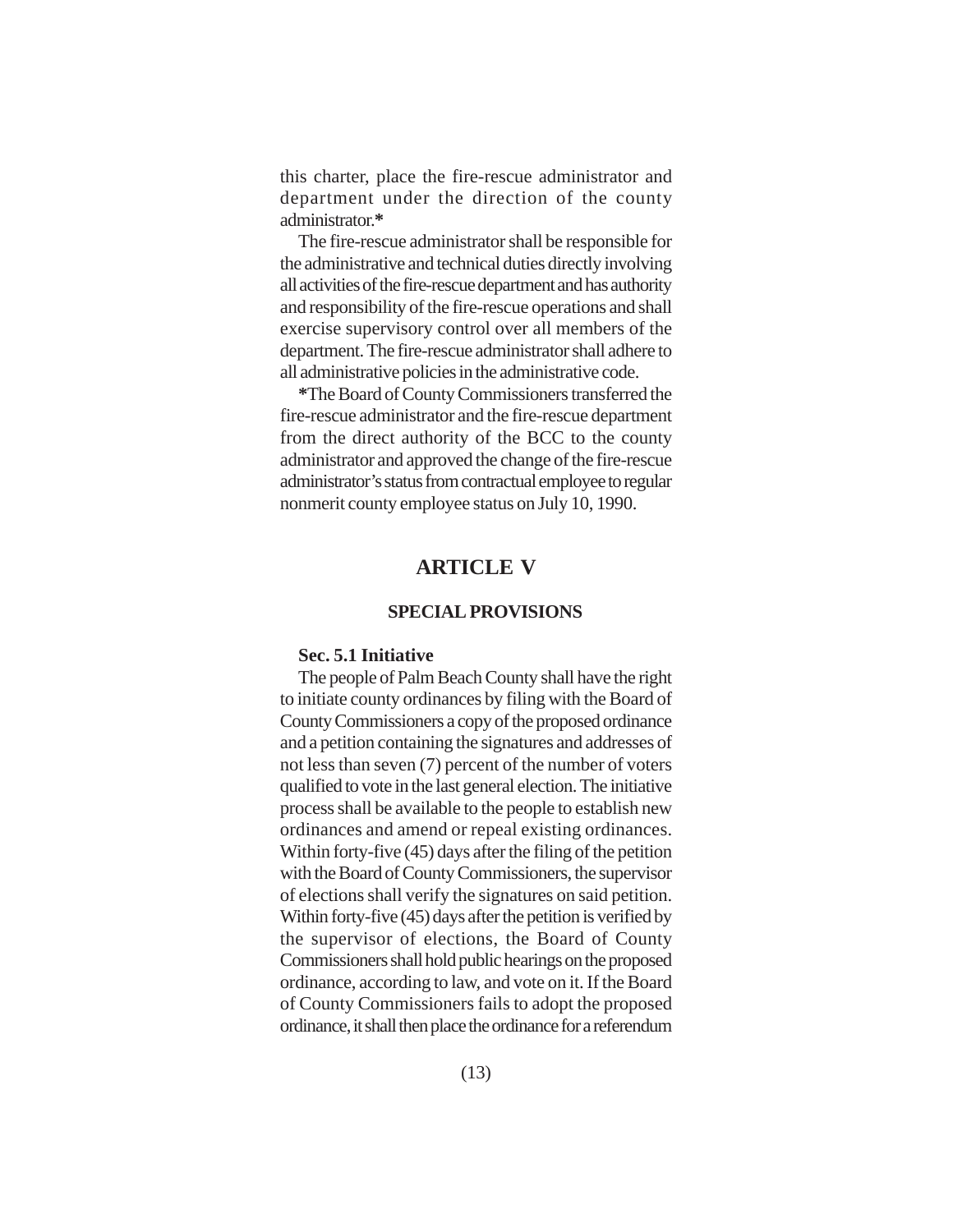on the ballot at the next general election occurring at least thirty (30) days after the board's vote for a referendum. If approved by a majority of those who voted, the ordinance shall become effective on the date specified in the ordinance; or if not specified in the ordinance, then it shall become effective January 1 following the election.

None of the above provisions shall be available to the public for initiation, change, or modification of county budgetary provisions.

#### **Sec. 5.2 Recall**

The Board of County Commissioners shall be subject to recall as provided by Florida statutes.

# **ARTICLE VI**

## **HOME RULE CHARTER EFFECTIVE DATE, TRANSITION, AMENDMENTS AND REVIEW**

# **Sec. 6.1 Home Rule Charter Effective Date**

This charter shall become effective on Jan. 1, 1985. **Sec. 6.2 Home Rule Charter Transition**

Unless expressly provided for otherwise in the home rule charter, the adoption of this home rule charter shall not affect any existing obligations of Palm Beach County, the validity of any of its ordinances, or the term of office of any elected county officer, which term shall continue as if this charter had not passed.

## **Sec. 6.3 Home Rule Charter Amendments**

Amendments to this home rule charter may be proposed by the Board of County Commissioners by an affirmative vote of at least four (4) members. The home rule charter amendment may also be initiated by seven (7) percent of the number of voters qualified to vote in the last general election, and the initiated amendment shall be presented and verified in the manner and time set forth in Article V, Section 5.1.

The home rule charter amendment shall be placed on the ballot on the first Tuesday after the first Monday in November of any year or in connection with a presidential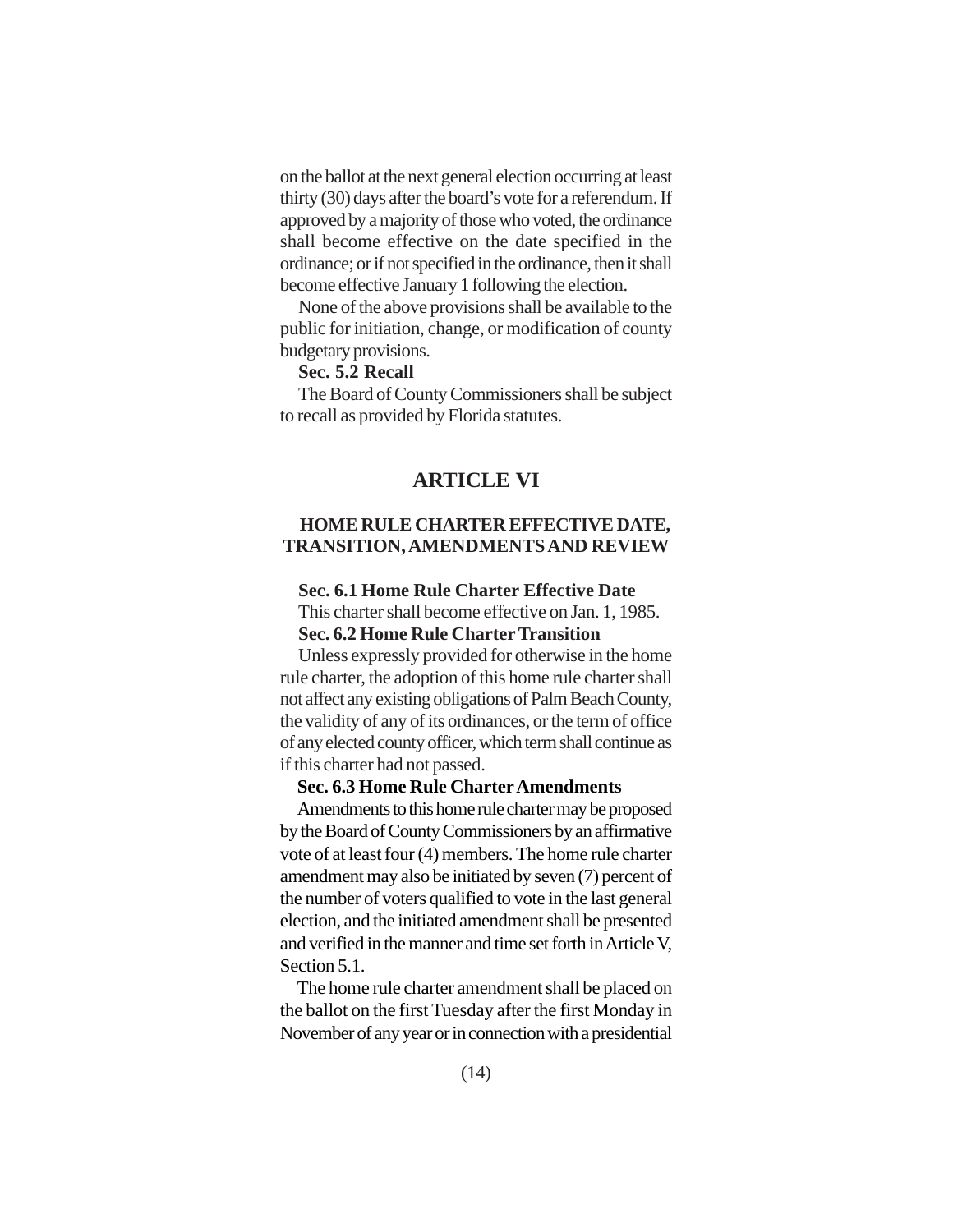preference primary occurring at least thirty (30) days after verification. Amendments to this home rule charter must be approved by a majority of the voters of Palm Beach County voting in a referendum. Approved charter amendments that transfer or limit a service, function, power or authority of a municipality shall be effective in a municipality only if the amendment is also approved by a majority of voters in that municipality voting in the referendum. (Ord. No. 2007-17)

If approved, the home rule charter amendment shall become effective on the date specified in the amendment or , if not so specified, on January 1 following the election. Each amendment to this home rule charter shall be limited to a single and independent subject. (Ord. No. 86-26, section 2, 8-26-86; Ord. No. 90-26, §2, 9-4-90)

**Note:** Ord. No. 86-26, adopted Aug. 26, 1986, was approved at an election held Nov. 4, 1986, to become effective Jan. 1, 1987.

The last sentence of Section 6.3 reads as approved at an election held Nov. 6, 1990, to become effective Jan. 1, 1991.

Ord. No. 2007-17, adopted Sept. 11, 2007, was approved at an election held Nov. 4, 2008 to become effective Jan. 1, 2009.

#### **Sec. 6.4 Saving Clause**

If any provision of this charter is held invalid, in whole or in part, such holding shall not affect any other provision of this charter.

# **ARTICLE VII**

## **VOLUNTARY ANNEXATION**

#### **Sec. 1. Voluntary Annexation by Municipalities**

Nothing in this charter shall prevent a municipality from annexing an unincorporated area into its municipal boundaries, except that: Voluntary annexation in an unincorporated protection area requires approval by an affirmative vote of at least five members of the Board of County Commissioners. Voluntary annexation in an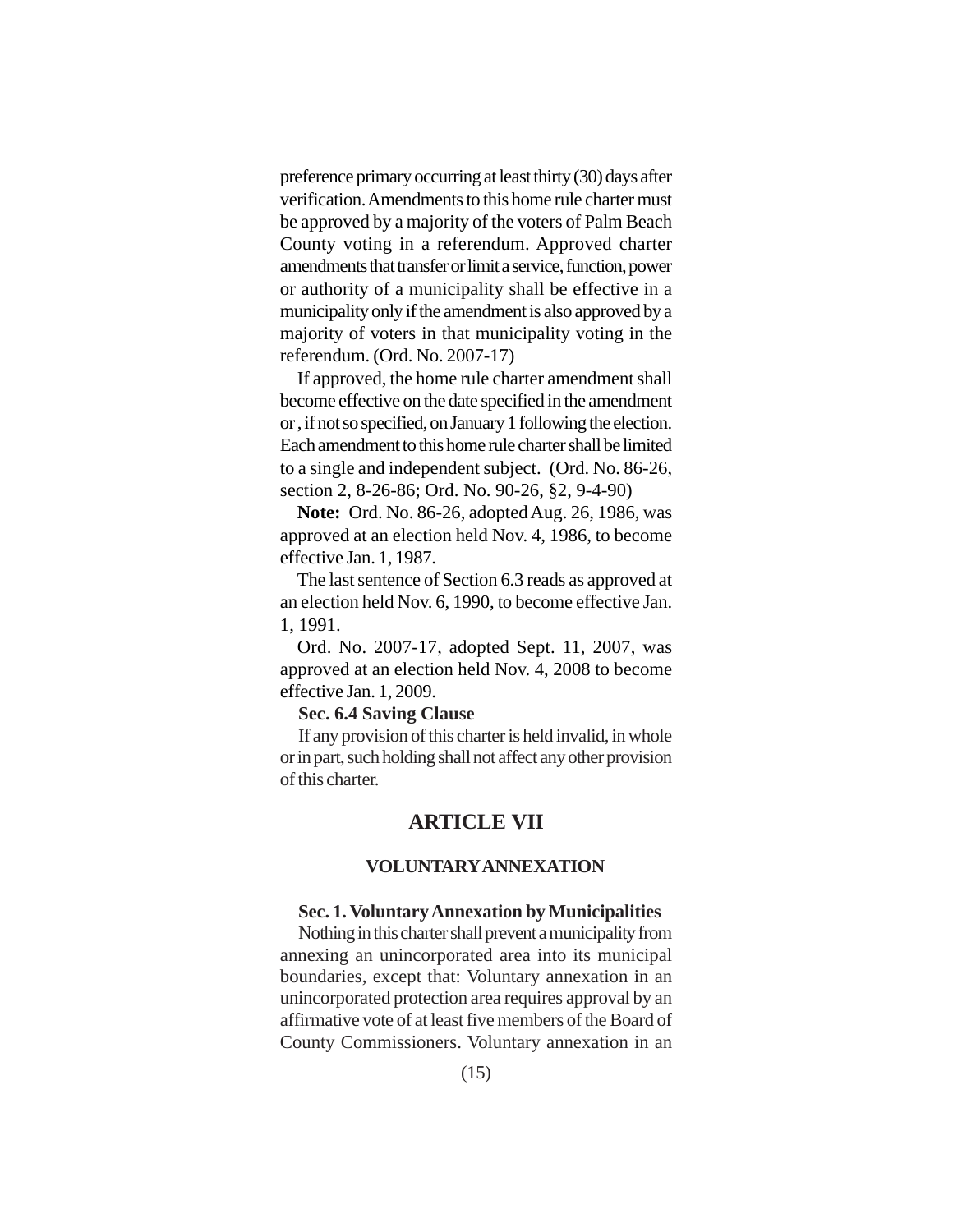unincorporated rural neighborhood requires approval by an affirmative vote of at least five members of the Board of County Commissioners and a majority of the registered electors residing within the boundaries of the unincorporated rural neighborhood voting on the question. All voluntary annexations shall require prior notice to the county as established by ordinance. The unincorporated protection area is defined as all unincorporated lands located outside of the urban service area established in the Palm Beach County Comprehensive Plan. Areas eligible to be designated by ordinance as unincorporated rural neighborhoods must be located in the unincorporated protection area and are limited to recorded subdivisions and antiquated subdivisions as defined in the Palm Beach County Comprehensive Plan located in the exurban or rural tiers of the Palm Beach County Comprehensive Plan and other residential neighborhoods located in the exurban and rural tiers with at least 25 dwelling units as of the effective date of this charter amendment.

(**Note**: Ord. No. 2004-021, adopted Aug. 17, 2004, was approved at an election held Nov. 2, 2004 to become effective Jan. 1, 2005.)